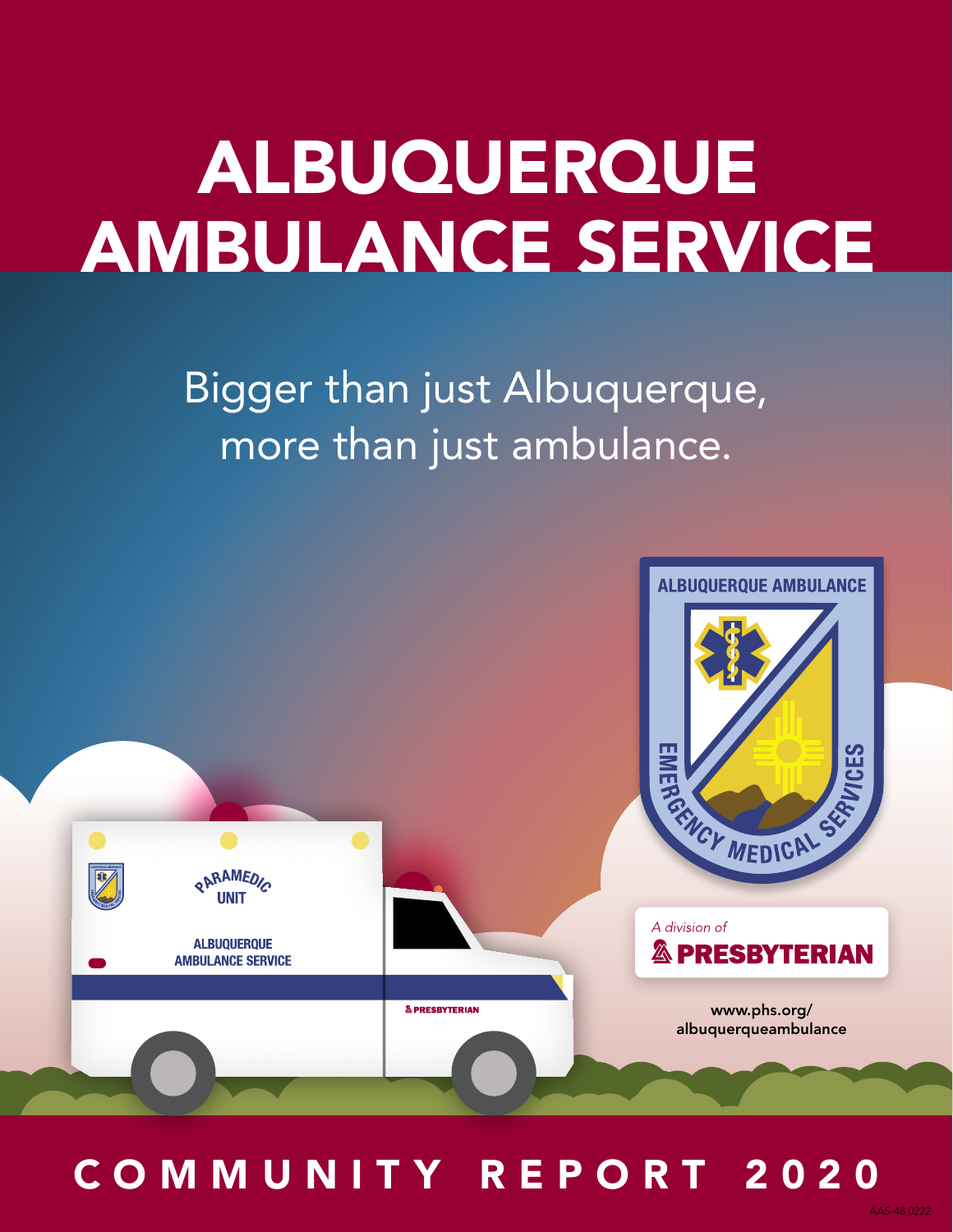We hope this information about Albuquerque Ambulance Service (AAS) in 2020 will help in understanding the essential role we play in the health of our community.

AAS is a not-for-profit emergency and non-emergency ambulance service that has served central New Mexico for nearly 50 years. We are committed to serving the healthcare needs of our community well into the future.

Our Services

- We responded to 117,276 requests for service in 2020, including:
	- 75,444 9-1-1 responses with Albuquerque Fire Rescue
	- 17,457 9-1-1 with the Bernalillo County Fire Department
	- 574 9-1-1 responses with the Corrales Fire Department
	- 249 9-1-1 responses with the Kirtland Air Force Base (KAFB) Fire Department
	- 22,649 inter-facility transfers

#### • AAS performed 86,212 transports in 2020, including:

- 64,037 9-1-1 transports
	- › 52,960 in Albuquerque
	- › 10,428 in Bernalillo County
	- › 393 in Corrales
	- › 130 on KAFB
- 21,720 inter-facility transports
	- **744** transports in Santa Fe / Northern New Mexico
	- > 1,060 critical care transports

#### • Procedures, treatments and interventions:

- 43,554 IVs performed
- 3,755 aspirin administrations
- 412 seizures treated with midazolam
- 2,926 suspected COVID impressions
- 857 breathing treatments such as nebulizers and/or CPAP administrations
- 7,492 patients receiving pain medication
- 211 patients defibrillated
- 667 hypoglycemic patients treated with glucose/dextrose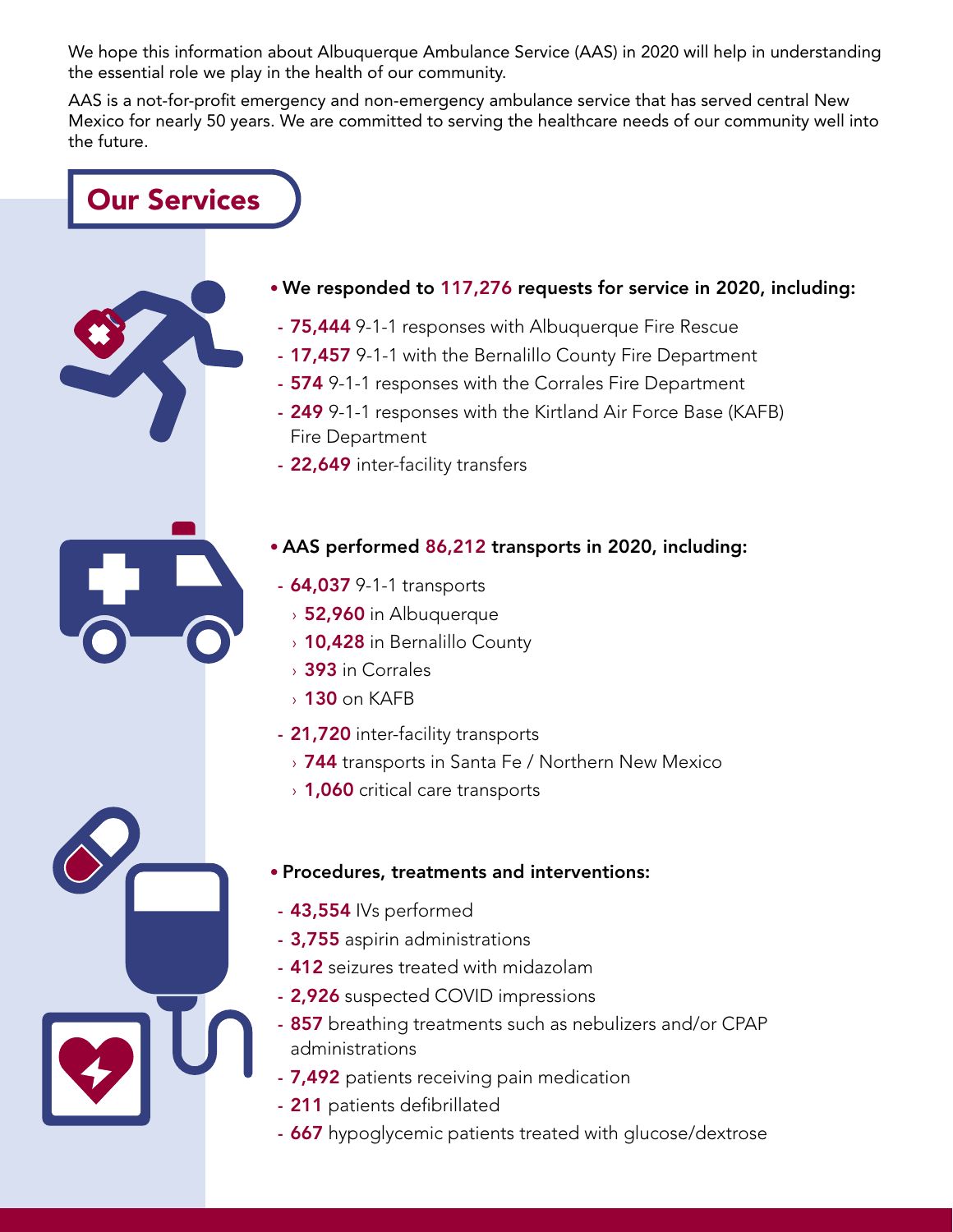## Our Teams



#### Communications Center

AAS triages calls for emergent, urgent and non-emergent responses throughout the Albuquerque metro area, Bernalillo County, and central New Mexico. AAS uses advanced predictive technologies to optimize deployment of ambulance units throughout our coverage area.

In 2020, the AAS communications center assisted in statewide transfer coordination. In a unique approach to increasing safety and supporting employees during the pandemic, dispatchers utilized multiple remote dispatch consoles from their own homes and the homes of their peers.

#### Information Technology

Our IT department maintains critical technological infrastructure, both on site and in our ambulances, fly cars and remote stations. In 2020, the AAS IT department implemented **Imagetrend**, a new electronic charting platform. This program increases connectivity between AAS and our fire department partners, as well as with hospital systems while optimizing efficiency for field crews and providing actionable quality improvement data.

#### Fleet Department

AAS has a state-of-the-art **seven-bay** vehicle maintenance shop and employs some of the best ambulance mechanics in the country. In 2020, our mechanics in the fleet department supported more than 3 MILLION miles driven in 66 ambulances and 14 staff vehicles.

They performed:

- 679 oil changes
- 84 DOT inspections
- 64 tune-ups
- 170 tire replacements
- 1,288 additional repair jobs

All this hard work equates to extremely reliable vehicles and demonstrates the dedication of all the employees in the fleet department.

- We employ seven full-time mechanics who are subject-matter-experts on ambulance repair and maintenance.
- Our ambulances are scheduled for retirement/replacement at a rate of 10 per year.
- 58 of our units have a **Stryker Power-LOAD** gurney lift system, which greatly reduces the risk of injury to our staff and patients.
- In 2020, with the help of the Presbyterian Healthcare Foundation, we purchased 12 ParaPac mechanical ventilators.
- Seven Lucus chest compression devices are available in our fleet.